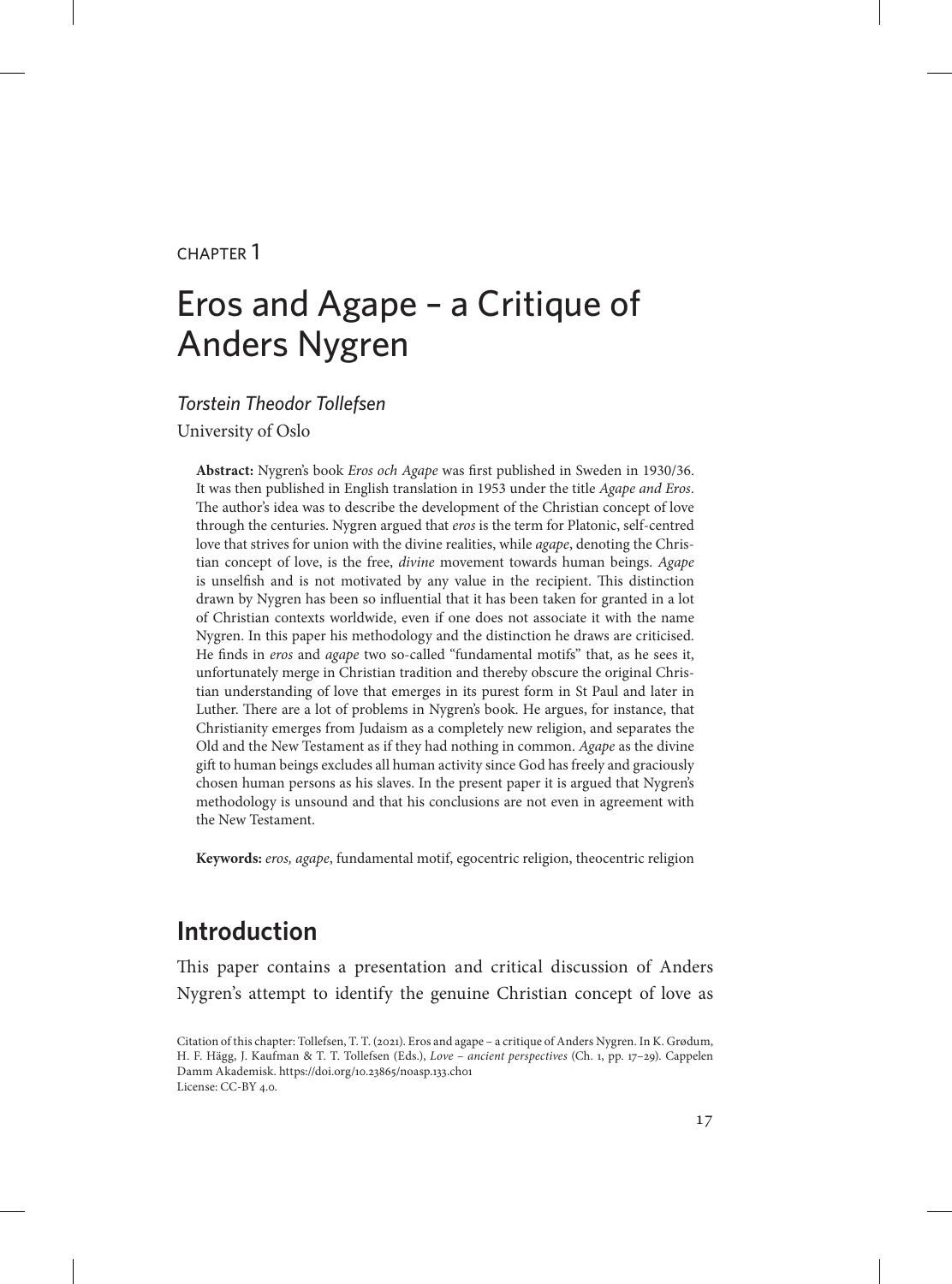*agape*. It is well known that the New Testament says "God is love" (1 John 4:8) and that Christ says, "Love the Lord your God with all your heart and with all your soul and with all your mind" (Matthew 22:37). Christ, according to Matthew, adds (22:38–40): "This is the first and greatest commandment. And the second is like it: Love your neighbour as yourself. All the Law and the Prophets hang on these two commandments." Love, it is commonly held, is a basic concept in Christianity. One may ask, however, how this basic concept should be understood. When one talks about love in a Christian context the terms *eros* and *agape* almost certainly turn up sooner or later. The way these terms are often understood seldom goes back to first hand familiarity with ancient sources. Rather, the formative force behind modern conceptions is a famous book written in the 1930s by the Swedish Lutheran theologian Anders Nygren. Nygren distinguishes between two completely different concepts of love, and he uses the Greek terms *eros* and *agape* to separate them. For him, the first term denotes the non-Christian concept of love, while the second term denotes the Christian concept. As we shall see below, the two concepts have almost nothing to do with one another. *Eros* is the creature's striving towards "the intelligible realm" while *agape* is the divine love freely offered from above. Even if several scholars have criticised Nygren's results, his basic vision seems to live on among many modern Christians, especially in the Protestant churches.<sup>1</sup>

### **Eros and Agape**

Anders Nygren (1890–1978) published his two-volume study *Den kristna kärlekstanken genem tiderna: Eros och Agape* (*The Christian Idea of Love through the Ages: Eros and Agape*) in 1930 (first part) and 1936 (second part). The first full translation into English in one volume was made by Philip Watson and published in 1953 under the title *Agape and Eros*. 2 (A first partial English translation was, however, made in the 1930s). The

<sup>1</sup> For recent studies on the notion of love that engage critically with Nygren, see Jeanrond (2010), Lindberg (2008) and May (2011).

<sup>2</sup> All references below are to this 1953 edition.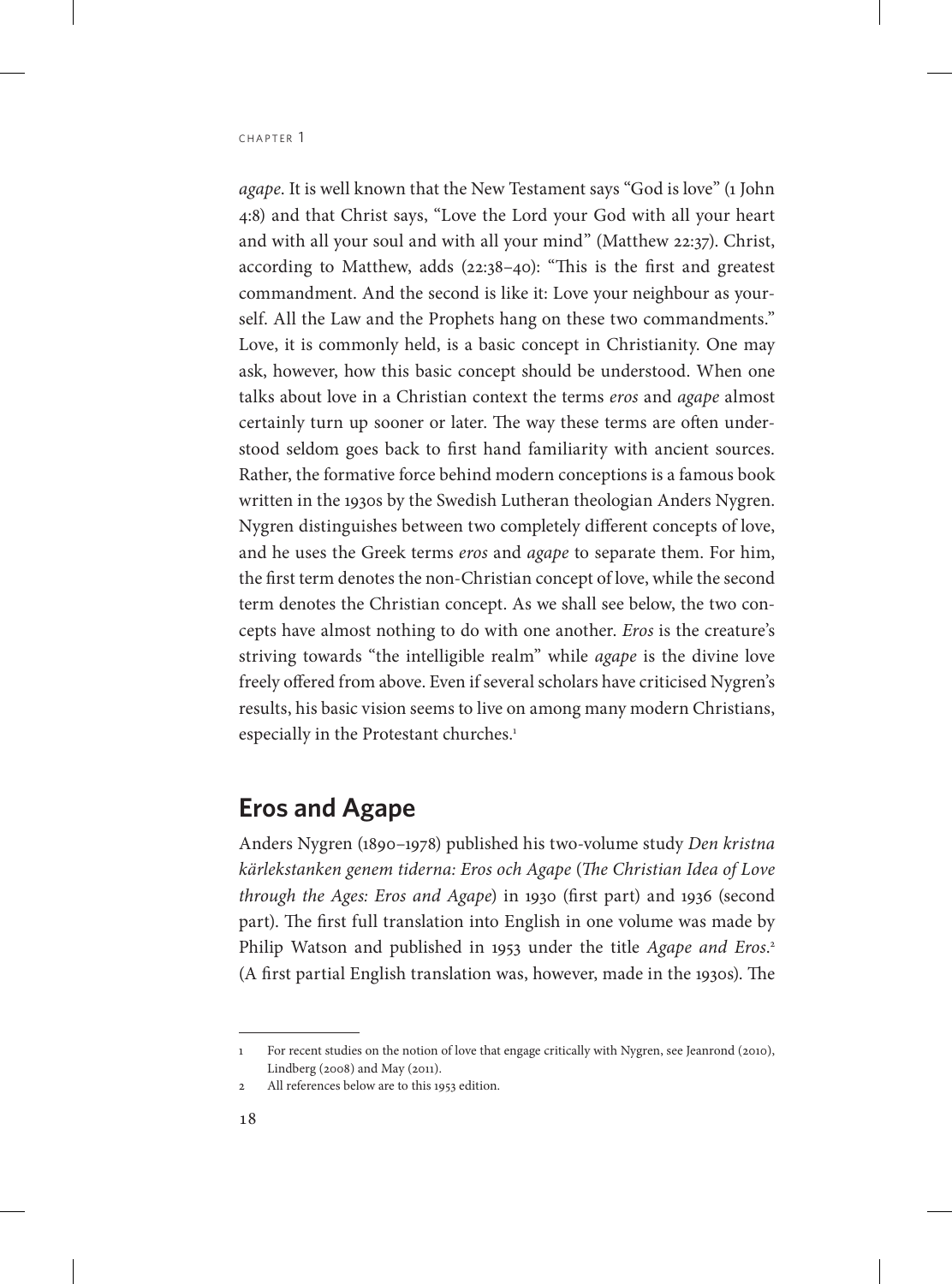book has been translated into several languages.3 Nygren's work has been extremely influential. It seems that the distinction he posits between *eros* and *agape* has been received in many circles almost as a dogmatic truth, and the impression, for instance from a Norwegian point of view, is that the distinction is generally taken for granted. This can, for instance, be seen in an anthology published by Tore Frost and Egil A. Wyller in 1974, *Den platonske kjærlighetstanke gjennom tidene* (*The Platonic Conception of Love through the Ages*), where it is stated that *agape* is the Christian concept of love (Frost & Wyller, 1974, p. 52). This is a belief held by people who have never heard of Anders Nygren. One even gets the impression that his views have established this ascendancy almost globally. However, not all Christian churches and traditions are particularly happy with Nygren's results and their influence. This goes without saying, I suppose, if we consider the fact that according to Nygren the Christian concept of love, or *agape*, is best understood by St Paul and Martin Luther.

The purpose of the present paper is to present and criticise Nygren's approach and some of his results. First we shall have a look at his *method* and the way he describes *eros* and *agape*, then we shall try to make some critical remarks. It is, as a matter of fact, not particularly difficult to identify Nygren's results. However, his method involves a number of features that might beguile and ensnare the reader and it is important to shed some light on this before we look any further.

## **Methodology**

Nygren's approach is from the point of view of what he calls "motif research". The idea is to recover central motifs of Christian theology and investigate them historically. We could, however, ask how Nygren identifies such a motif. It is probably a reasonable guess that for Nygren a central Christian motif is picked from basic ideas of *reformation theology*. Nygren's subject is the idea of *love*. How does he approach this topic? One does not have to read so very much in the first part of the book to see Nygren's approach quite clearly. At an early stage he states that *agape* is

<sup>3</sup> It was published in German in 1930 (first part) and 1937 (second part).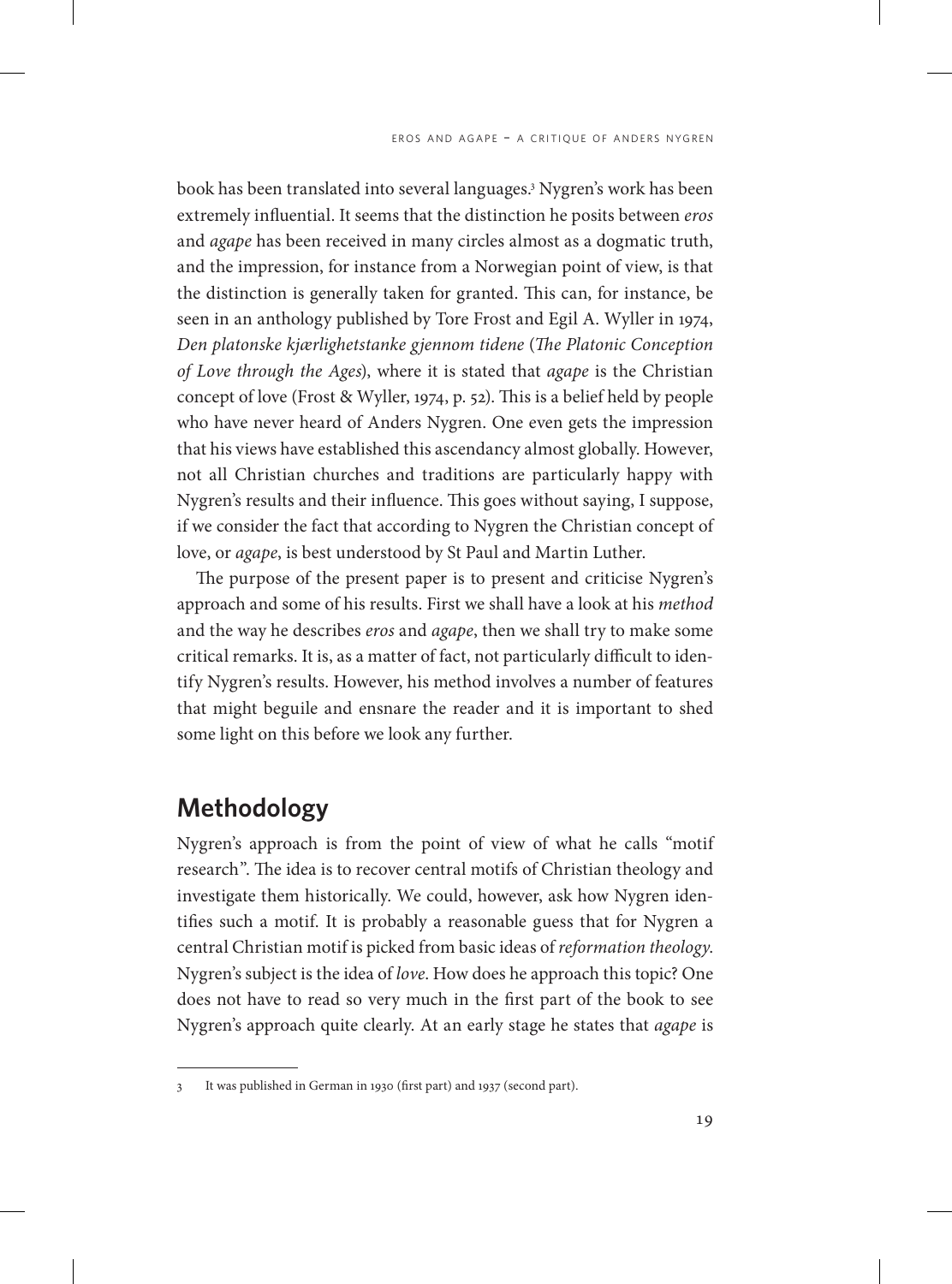"the transvaluation of all ancient values" (Nygren, 1953, p. 30). He stresses again and again the claim he wants to argue as if – for him at least – it is already a truth beyond any doubt that *agape* and *eros* originally had nothing to do with one another: "There cannot actually be any doubt that Eros and Agape belong originally to two entirely separate spiritual worlds, between which no direct communication is possible" (Nygren, 1953, p. 31). If we do not see this, the reason is probably, according to Nygren, that we have been conditioned by one of two influences (Nygren, 1953, pp. 31–32). On the one hand, there is a more than thousand-year-old tradition that tells us that *eros* and *agape* should be connected with one another – he has the Christian tradition in mind. On the other hand, there is the problem of language. *Eros* and *agape* are Greek words that we translate with *one* modern term such as *love* (or *Liebe* in German or *kjærlighet* in Norwegian etc.), leading us to believe that behind them both there is one and the same basic reality. One may come to think of them as forms of the basic phenomenon of love, or as two expressions of one and the same basic power. Nygren, however, strongly denies that they originally had anything whatsoever to do with one another.

We must ask then: how on earth could they be compared to one another? Why should we ever think this an option? Why make a research project about concepts that have nothing to do with one another? Nygren states that for one thing, even if it may look strange, they have been brought together in Christian history. He recognizes that this is, in itself, enough for making a comparison. However, if we are going to take his characterization of the two concepts seriously, that they have nothing at all in common, then it seems rather strange methodologically to make such a comparison.

Nygren says that *eros* and *agape* can be confronted in one of three different ways (Nygren, 1953, pp. 32–34). (1) We can focus on the distinction from a linguistic point of view. It can hardly be a coincidence that the New Testament uses the term *agape* and avoids the term *eros*, and we must ask why. However, Nygren remarks quite reasonably that what matters is not the general philological sense of the terms, but "the special content which creative minds have filled them with". (2) This brings us to the second option: maybe we should work with two independent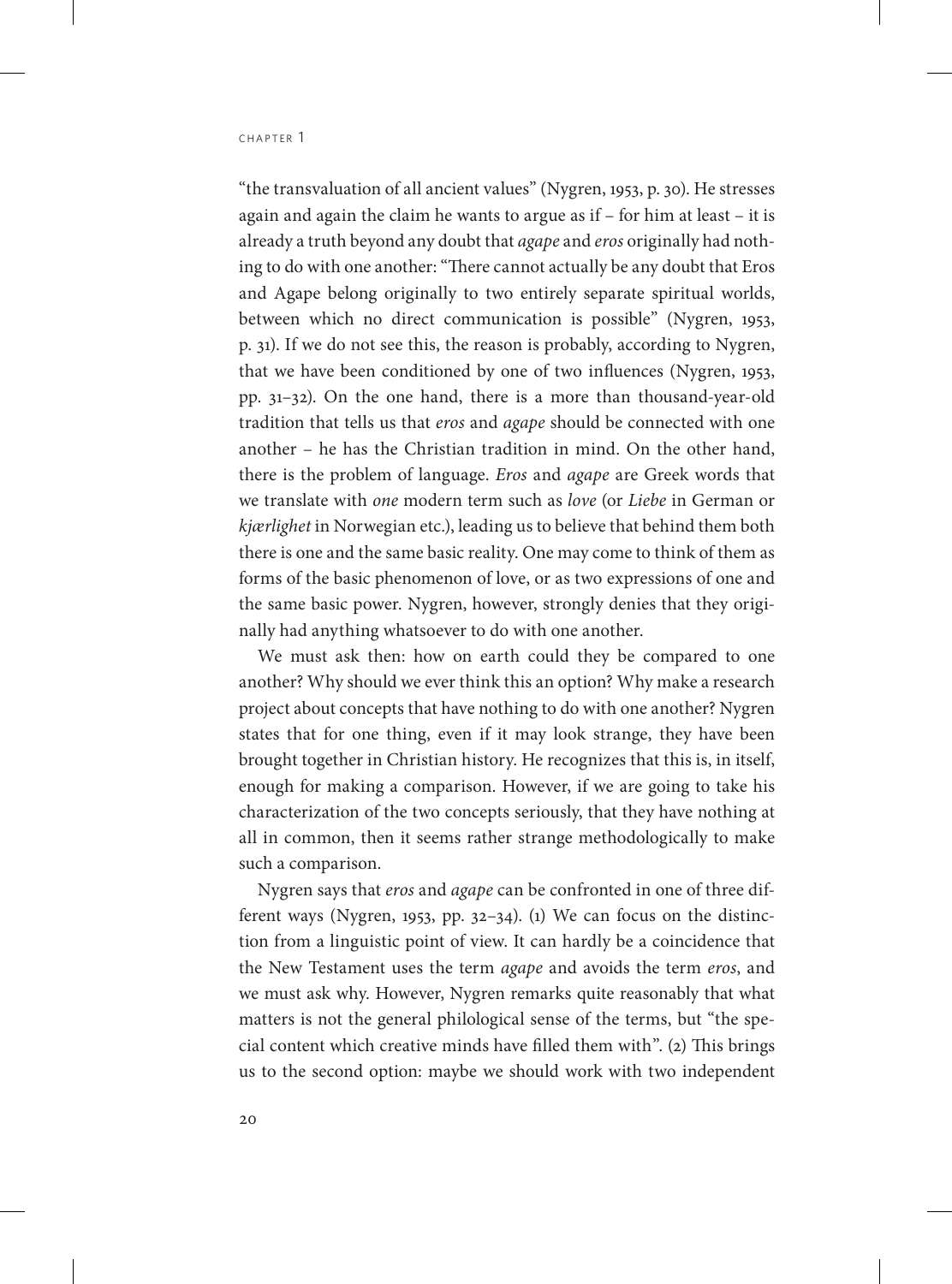historical conceptions? However, since these two concepts lack a connection with one another there will be no common point of comparison. "Platonic Eros and Pauline Agape have, so to speak, no common denominator; they are not answers to the same question" (Nygren, 1953, p. 33). (3) Nygren's third option brings him to the position from which he may make his comparison: *eros* and *agape* can be set up against one another as *different general attitudes to life* (Nygren, 1953, p. 34). They may therefore be treated as "fundamental motifs".

Before we try to understand what he means with a *fundamental motif*, we should ask why the second option should be avoided. One might think that a normal approach to the historical investigation of a certain concept would be to investigate the literary contexts in which the relevant terminology occurs. I would suggest that one should make comparisons to identify similarities and differences, and from such a study try to identify a common conceptual content. Of course, if one claims that there are ideas at work here that have nothing to do with one another, one would expect this procedure to reveal nothing significant. However, in spite of what Nygren claims, there is reason to question his premise that these ideas are completely separate.

### **Fundamental Motif**

What, then, is a fundamental motif? Nygren draws a comparison with art and says that a fundamental motif is "that which makes a work of art into a unified whole, determines its structure, and gives it its specific nature" (Nygren, 1953, p. 42). Drawing on this, he offers a definition:

A fundamental motif is that which forms the answer given by some particular outlook to a general question of such a fundamental nature that it can be described in a categorical sense as a fundamental question*.*

We probably need to unpack this rather dense statement before we proceed. There are general questions of a *basic* kind that could be asked, let us say, concerning our existence. Such questions are "fundamental questions". Certain religious outlooks on human existence will provide answers to such questions. These answers put forward a fundamental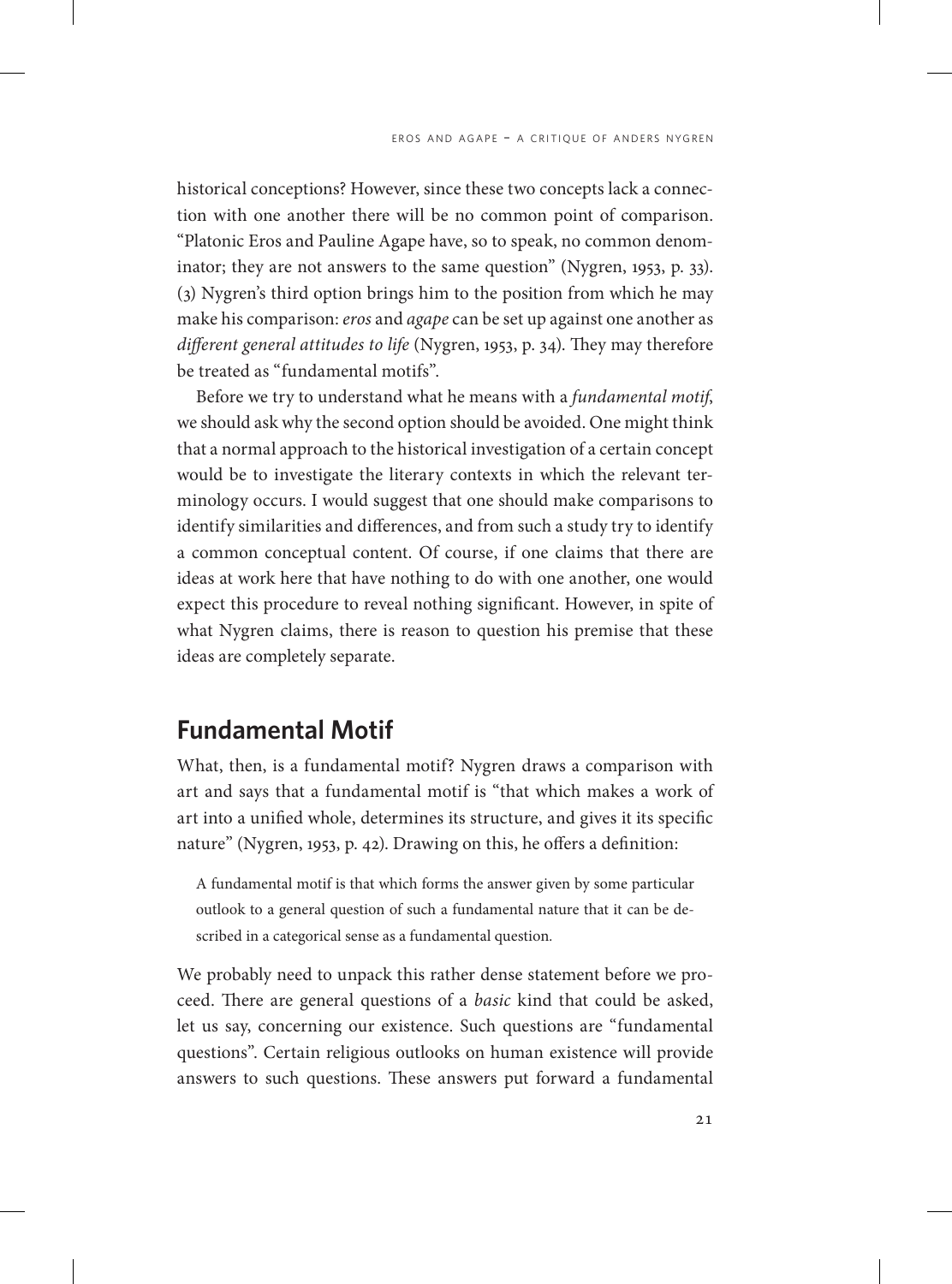CHAPTER 1

motif that provides a grasp of the "essence" of the particular religious outlook.

It would be helpful at this stage to have an example of such a "fundamental question". Nygren provides one, even if not explicitly put in the linguistic form of a question. He talks of "the religious question, the question of the Eternal or man's fellowship with God" (Nygren, 1953, p. 45). How should we interpret him here? Maybe his question could be formulated in the following way: how should we understand the *nature* of the human being's fellowship with God? The fundamental motif is brought in as an answer to such a question.

At this point Nygren says that the sense of the question obviously varies according to whether "the centre of gravity in the religious relationship is placed in man's ego or in the Divine: in the former case we get an egocentric, in the latter a theocentric religion". Then he claims that "It is in Christianity that we first find egocentric religion essentially superseded by theocentric religion". Christianity will provide the theocentric answer to the question "What is God?" with the Johannine formula: God is *agape*.

As the argument develops, we find that Nygren in fact brings no less than *three* "fundamental motifs" into the discussion: the *eros*-motif, the legalistic motif, and the *agape*-motif. So if we ask about what God is or about the nature of the human being's relationship with God, the three motifs will provide different answers. We can gather together some of the main features of the two fundamental motifs of *eros* and *agape* as *Nygren* conceives them:4

*Eros* is acquisitive desire and longing. It is man's way to God. It is man's own effort and assumes that his salvation is his own work. *Eros* is egoistic love, a form of self-assertion. It seeks to gain its life as a kind of divine and immortalized life. It is man's love and it is motivated by the worth or quality of its object.

*Agape*, on the other hand, is sacrificial giving. It comes from God and is God's way to man. *Agape* is divine grace and is totally unselfish love. It is God's love. *Agape* is not motivated by any value or quality its object might have. It rather creates value.

<sup>4</sup> See the summary in Nygren, 1953, p. 210.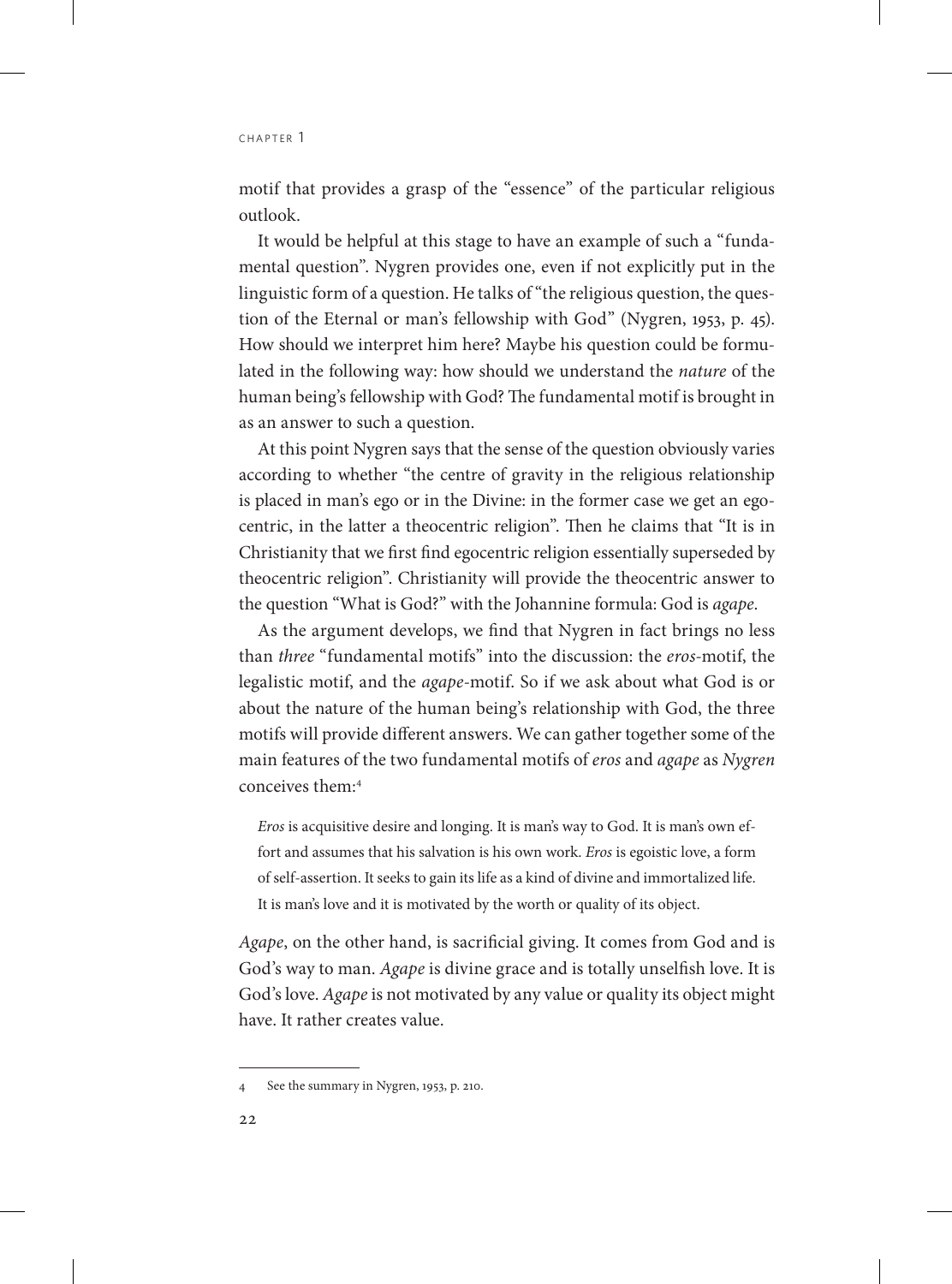The characteristics of *eros* can be assembled by a selective reading of two of Plato's dialogues, the *Symposium* and the *Phaedrus*. When it comes to the legalistic motif, which is seen as basic for Old Testament religion, Nygren applies it mainly in a negative way, to put *agape* into relief. He stresses that even if Jesus moved within the forms of Old Testament piety, Christianity emerges from Judaism as a *completely new religion* (Nygren, 1953, pp. 67–68). He quotes the Gospel of Mark: "'I came not to call the righteous, but sinners,' says Jesus (Mark 2:17); and with these words He turns the entire scale of Jewish values upside down". Nygren presents the basic motif of the Old Testament or the Jewish religion in the following way (Nygren, 1953, p. 71): "God's love is shown, be it noted, to them that fear Him; it is shown to the righteous, not to the sinner." As a matter of fact, even if Nygren says Christ "moved within the forms of Old Testament piety", he describes Jewish religion in a way that tears apart the Old and New Testament as if they had *nothing* in common.<sup>5</sup> The New Testament *agape* motif, he maintains, is so radically new that it should be distinguished from all other conceptions of fellowship with God. However, there is reason to doubt whether Nygren's conception of Old Testament religion is adequate. We return to this below.

### **Unmotivated Love**

One of the most striking points Nygren makes is related to the *unmotivated* character of divine *agape*. <sup>6</sup> *Agape* is completely groundless in the sense that there is absolutely no merit or value in man that may motivate it. The man that is loved by God has no value in himself, and the whole idea that there is some kind of "infinite value of the human soul" is not at all central to Christianity. From the side of man, there is no way that leads to God. Man can only be the receptacle of divine *agape,* and in his love for his neighbour or his love for God he is simply a tube through which what is distinctly divine may flow. This love contains nothing that is human (Nygren, 1953, p. 94): "It excludes man's spontaneity, inasmuch

<sup>5</sup> See Nygren, 1953, pp. 67–75.

To what follows, see Nygren, 1953, pp. 75-81.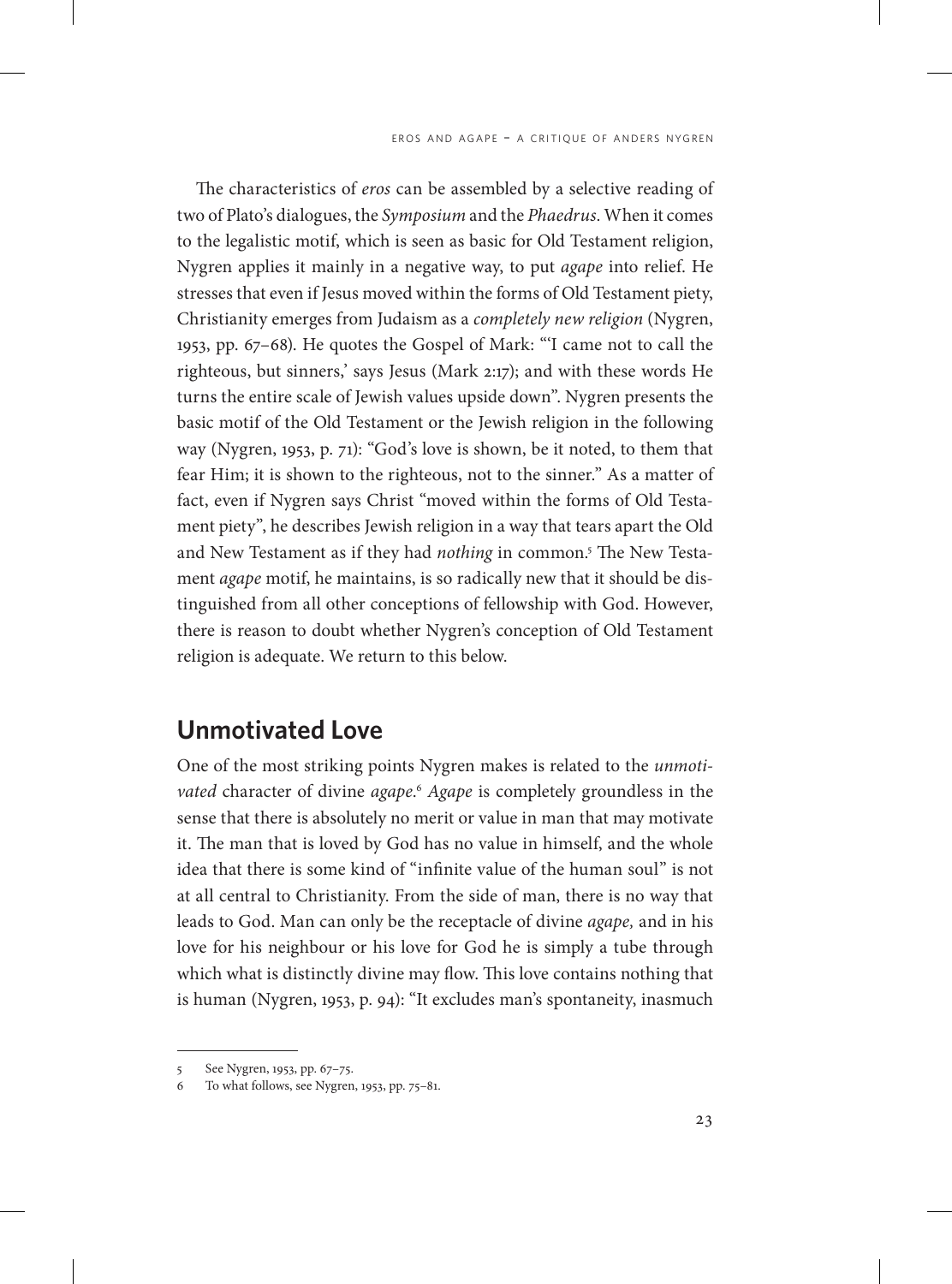as it is God's Agape that has 'chosen' him and made him a slave of God, so that he cannot be said to have anything he can call his own in relation to God." This is not all; our love towards God, when God lets it flow through us from his own initiative, does not seek to gain anything: "It most certainly does not seek to gain anything other than God. But neither does it seek to gain even God Himself or His love" – since in that case it would probably have been contaminated by some kind of *eros* that is striving towards God. God gives his love freely, and Nygren says there is nothing for man to gain by loving God (Nygren, 1953, p. 94). Let us now turn to some critical remarks on Nygren's project.

#### **Critical Remarks**

In this section four broad areas where a critical voice seems valid will be presented. First, one might like to ask about the methodological character of Nygren's "fundamental motifs". How are they arrived at, and what are they? Nygren says that the collection of a vast mass of material from different religions will be of no use for comparison if a particular belief or a certain practice is not interpreted in connection with the basic idea of a particular religion. How, then, do we get hold of this idea? Nygren stresses that we cannot get hold of it from an analysis of particular religious data which may be arranged in different patterns so we cannot be sure of having understood any of them, since we lack the *principle* that connects them (Nygren, 1953, p. 36). The search for such a connecting link is, according to Nygren, no less a matter of *empirical* research than is the investigation of disconnected religious phenomena. However, since the connecting principle is not to be found among the comparative elements themselves, one gets the impression that it originates with some kind of *intuition* (Nygren, 1953, p. 37). Nygren admits that this is the case, but emphasizes that even so "the gains of intuition must be subjected to scientific analysis and verification". One may wonder what can be deduced from these rather vague remarks.

It seems that Nygren's fundamental motifs have a certain similarity with Kantian *a priori* conceptions.<sup>7</sup> If this is correct, it would at least

This seems to be indicated by Wigen, 1974, p. 59 as well.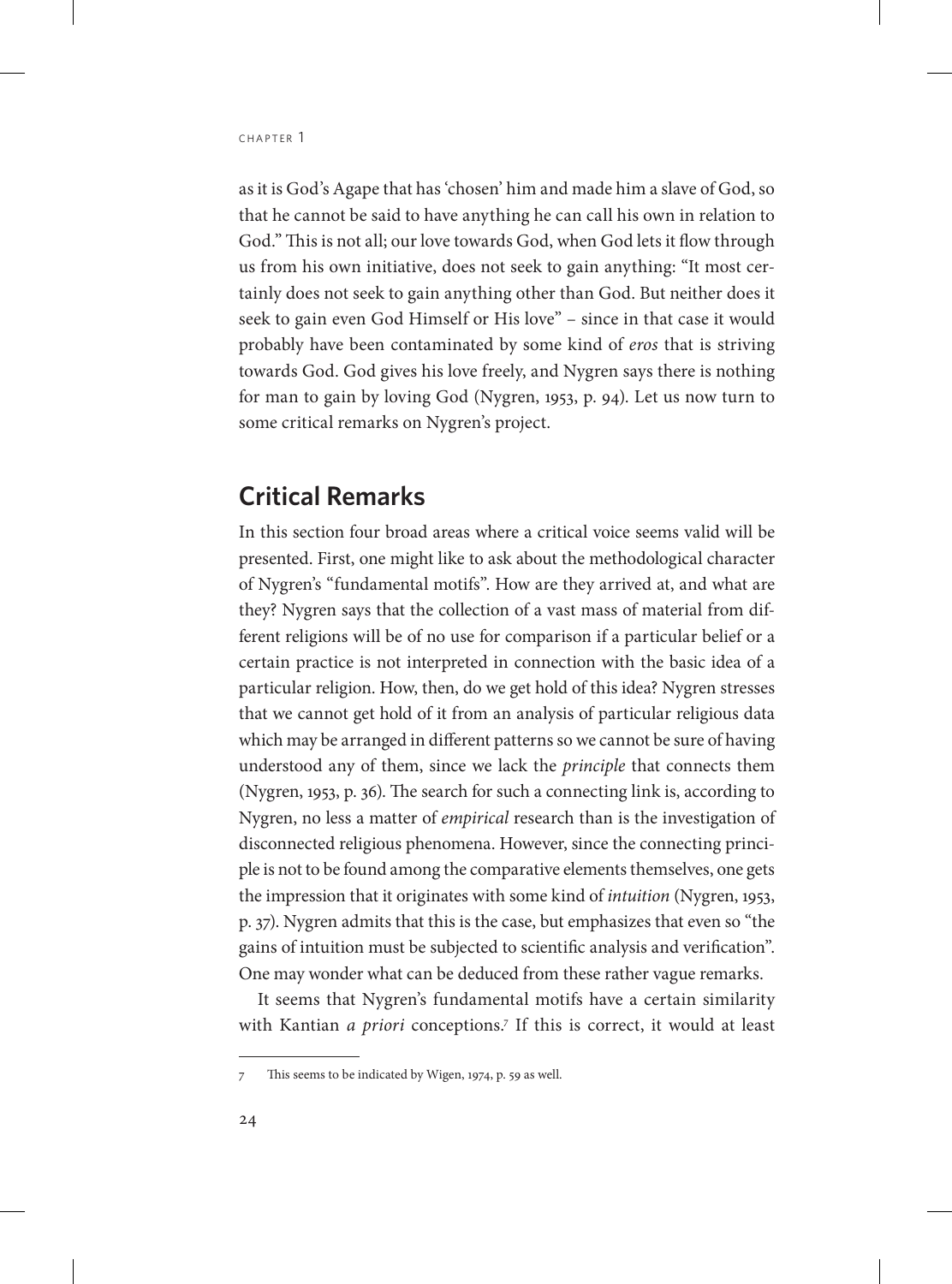shed light on how the motifs themselves function as measuring sticks for the evaluation of the material. In any case, the New Testament data for the *agape* motif are obviously measured against some kind of ideal type that is not empirically gathered from the material itself. So the *a priori* conception of *agape*, which is gained through some kind of philosophical intuition, makes it possible to classify the New Testament material in accordance with the extent to which it succeeds in establishing the fundamental Christian idea of love. Nygren identifies certain important differences between the synoptic gospels, the Pauline writings, and the Johannine literature. One might ask, if we do not buy the intuitionmethodology, from where could Nygren have got his fundamental motif? It is probably not an unreasonable guess that he found it in some of the basic ideas of the Lutheran reformation, the *sola fide* and the *sola gratia*. Nygren puts great emphasis on his claim that his research is strictly scientific and involves no value-judgements (Nygren, 1953, pp. 38–40). However, there are reasons to doubt that this is really the case.

Secondly, the dramatic emptying of man – and by implication creatures in general – of value, seems to indicate a lack of any positive appreciation of the created world as such. Further, there is no interest in creatures other than human beings. The words of Genesis 1, "And God saw that it was good", have no place in Nygren's doctrine. There is a complete lack of any sense of the doctrine of creation. Christianity, with its message of salvation, somehow just pops up at a certain stage of history without any precedent. If the God of the Old Testament is still to be conceived of as the God of the New Testament, it also looks as if this God suddenly changed his mind and dropped the legalistic project in favour of the project of *agape*. One of the most striking differences between the conception of the Scriptures in certain patristic authors and the conception found in Nygren is the fact that for thinkers like Irenaeus, Origen, Athanasius, Dionysius, and Maximus the Confessor the Scriptures should be understood from the point of view of an overall or covering "hypothesis": it is the *same* divine agent that works both in creation and salvation. There is but one divine economy and one divine providence. A succinct expression of this is when Maximus says that "Always and in all God's Logos and God wills to effect the mystery of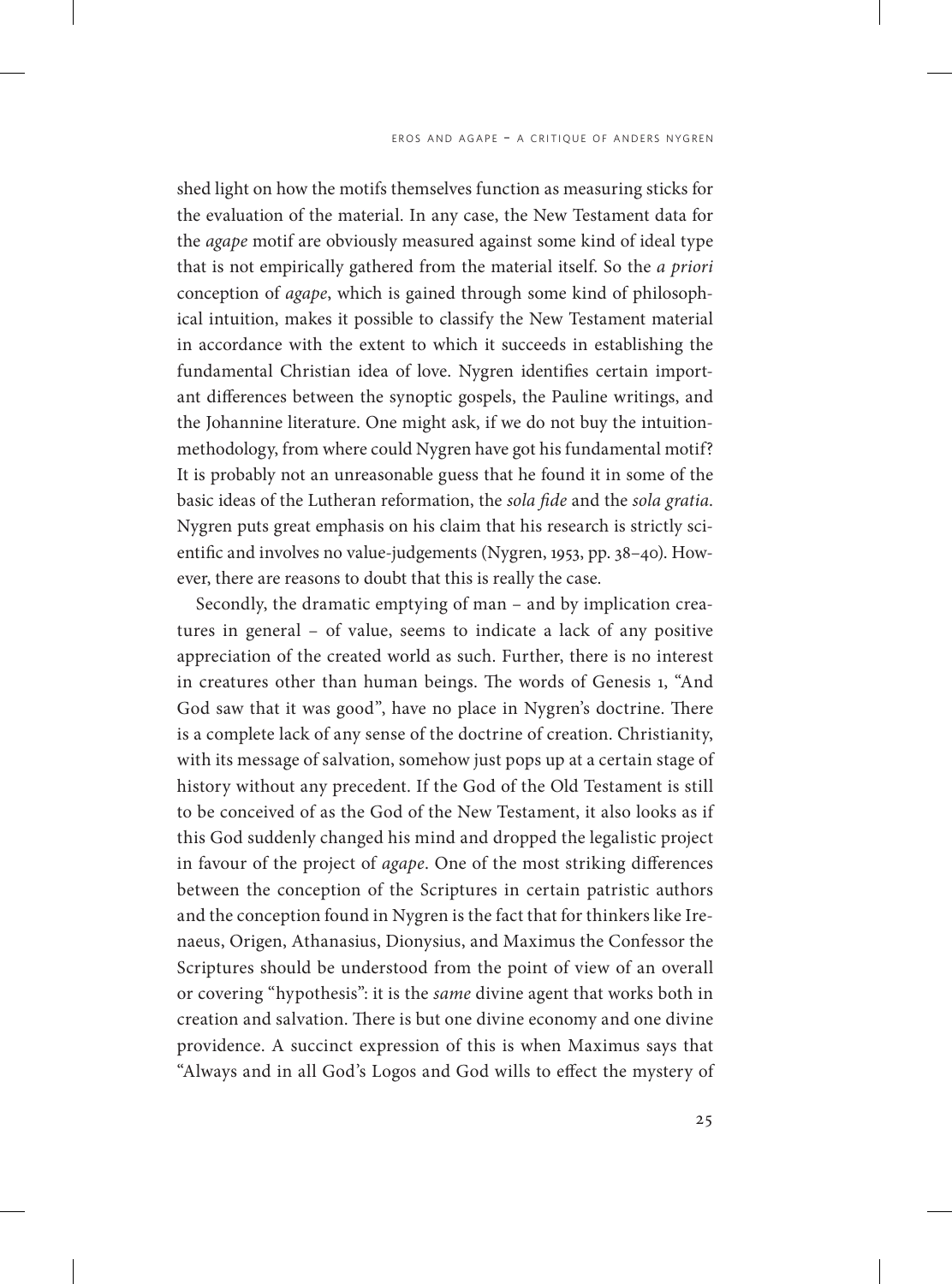#### CHAPTER 1

His own embodiment".8 The Logos is present in the act of creation, in the world order, and as the agent of salvation.9 The Symbol of faith (the Creed) gives the ancient expression of such an "hypothesis": creation, salvation, and the economy of the church are interconnected because they are based in the Trinity itself. In Nygren's perspective, the Old Testament loses its religious value as it witnesses to a completely legalistic motif: "What Judaism affirmed, Christianity must deny" (Nygren, 1953, pp. 65, 68). Christian fellowship with God is different in kind from that of Judaism; therefore Christianity, in spite of its historical connection with Judaism, and in spite of any other bonds and affinities between them, is a fundamentally different thing from Judaism. Nygren quotes Psalm 1 (Nygren, 1953, p. 69):

Blessed is the man that does not walk in the council of the wicked or stand in the way of sinners or sit in the seat of mockers. But his delight is in the law of the Lord, and on his law he meditates day and night. He is like a tree planted by streams of water, which yields its fruit in season and whose leaf does not wither. Whatever he does prospers. Not so the wicked! They are like chaff that the wind blows away. Therefore the wicked will not stand in the judgement, nor sinners in the assembly of the righteous. For the Lord watches over the way of the righteous, but the way of the wicked will perish.

According to Nygren, the God of the Old Testament draws a decisive distinction between the righteous and the sinner, and God's love is shown to the former, not to the latter (Nygren, 1953, p. 71). However, this is not the only impression the Old Testament leaves. What about the God of the prophet Isaiah (1:18), when he says: "Come now, let us reason together, says the Lord. Though your sins are like scarlet, they shall be as white as snow; though they are red as crimson, they shall be like wool." Of course, Nygren can point to the next verse, that talks of willingness and obedience. But even so, it seems as if forgiveness of sins is offered to the person who obediently "reasons" with the Lord. The sinner is in fact offered forgiveness if he repents. When Jesus says, "I came not to call the righteous,

<sup>8</sup> Maximus the Confessor, *Ambiguum* 7, 1084c-d.

<sup>9</sup> Cf. Maximus, *Ambiguum* 7 and 41.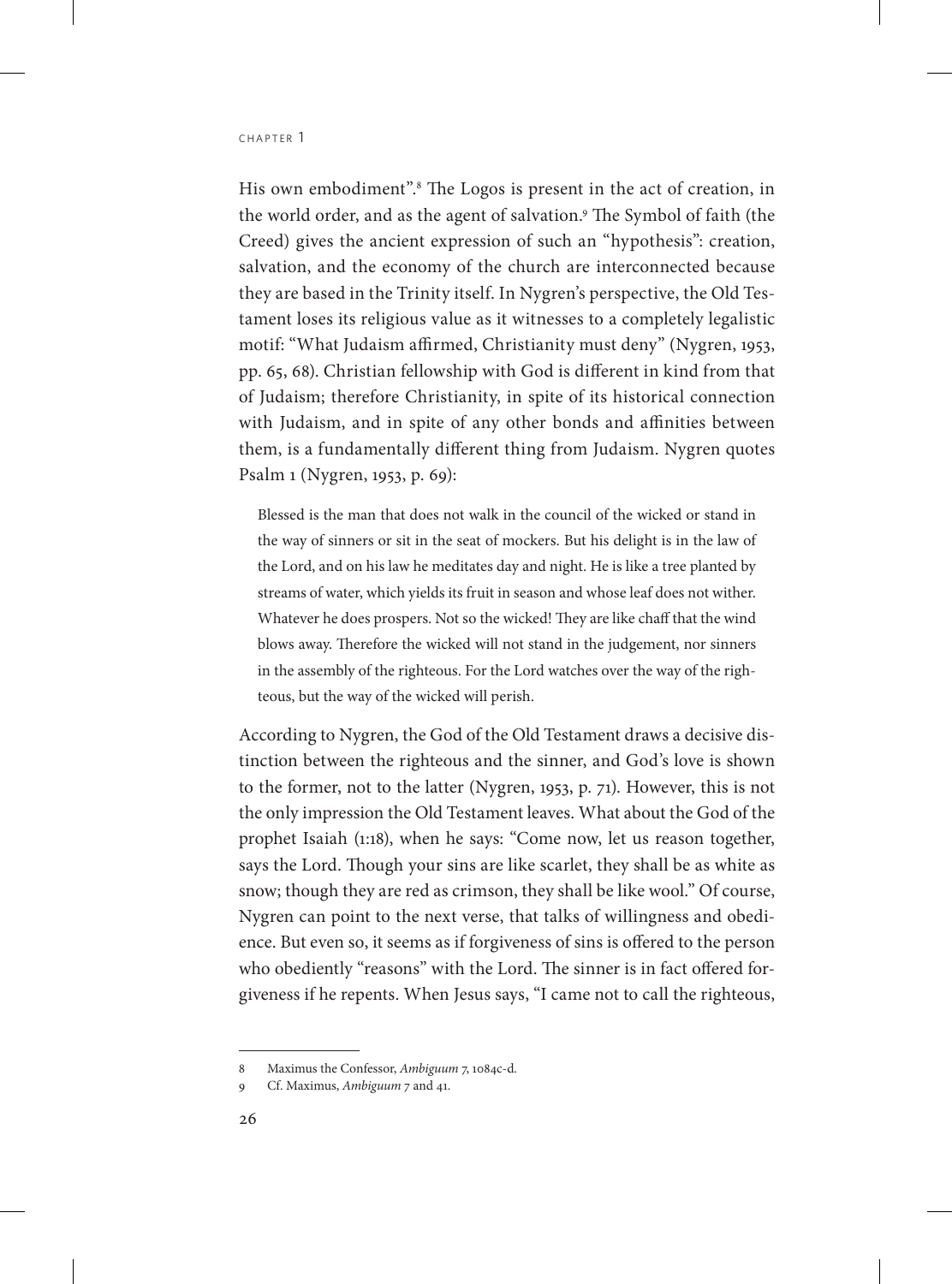but sinners", does he with these words turn "the entire scale of Jewish values upside down" (Nygren, 1953, p. 68)? The validity of Nygren's approach should simply be questioned. Nygren's own project could itself obviously be considered as being unprecedented and completely new in the history of religion. But is it then of any value for Christianity?

Thirdly, there is something rather disturbing about Nygren's Christology. Christ is obviously a manifestation of the love of God, but Christianity seems to be more of a revelation of the motif of love than of the Incarnation of the Son of God.10 What exactly does the relation between the Father and Jesus amount to? One could, of course, say that the New Testament is not all that clear of the question of Christology. Movements like Arianism and Anomeanism in the 4<sup>th</sup> century can be understood as interpretations of a far from clear New Testament text.<sup>11</sup> On the other hand, one could challenge the value of Nygren's investigations for the historically existing Christian church, since the scientific isolation of the New Testament text from the natural context of the historical church may result in quite arbitrary conclusions, also from a scholarly point of view. Further, if Nygren's *agape* originates in his appreciation of certain central elements of the Lutheran reformation, one might wonder why this particular piece of dogmatic theology can be turned into a "fundamental motif" in ancient Christianity, while a clearer grasp of Christology is not. How could one, in the context of Christianity, separate *agape* from Christ, Christ from Christology, and Christology from the divine Economy of creation and salvation?

Fourthly, Nygren's reading of the New Testament leaves something to be desired. He claims that human love should be patterned on divine love, but in the synoptic gospels God's love for human beings is explained by analogy with human love: the love of a man for his hungry son (Matthew 7:9–11), the love of a shepherd for a single lost sheep (Luke 15:3–7), the love of a father for a wayward child (Luke 15:11-32).<sup>12</sup> In the letter to the Philippians, St Paul takes into consideration both God's work within man

<sup>10</sup> Cf. for example Nygren, 1953, p. 53.

One could say that both of these heresies denied a consubstantial Trinity. Jesus is not God by essence, but is a second entity after the Father and created by him.

<sup>12</sup> I have taken this from Streiker, 1964, p. 335.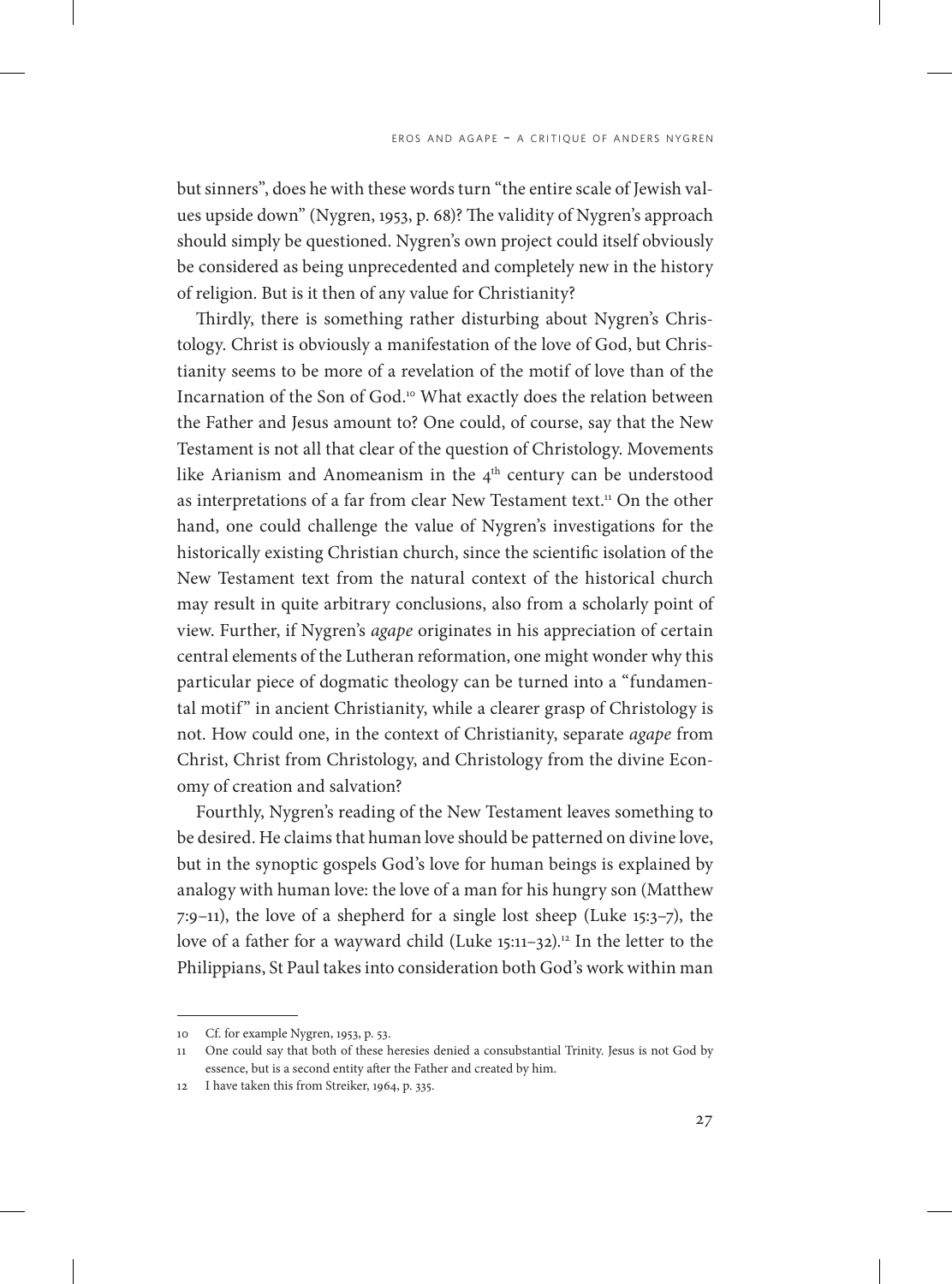and man's cooperation with God: "He who has begun a good work in you will complete it until the day of Jesus Christ" (1:6) and "work at your own salvation with fear and trembling" (2:12). Equally important, however, is the fact that Paul, in more than one context, speaks of how participation in the divine Spirit is fulfilled in the development of virtues in the believer. The most perspicuous example is from Galatians 5:22–23: "But the fruit of the Spirit is love, joy, peace, longsuffering, kindness, goodness, faithfulness, gentleness, self-control. Against such there is no law." It would seem quite strange to argue that these "fruit[s] of the Spirit" have nothing to do with any spiritual development or maturity of the believer, but are quite independent of him and external to his being. In the theological scheme of Nygren, however, human beings are reduced to valueless tubes of divine love. The creature cannot contribute anything and it is indeed a miracle that one can receive grace at all if there is nothing in the creature that can establish a point of connection with God. One has to read the New Testament with rather thick, coloured glasses to avoid seeing that God does not approach human zombies, but rather calls the being that is made in the image of God back to himself.

#### **Conclusion**

There is a further reason why Nygren's interpretation of the Scriptures and his whole project should be considered completely out of date – its *anthropocentric* character. Of course, anyone who has some acquaintance with his book knows that he brands *eros* as being anthropocentric while *agape* is theocentric. That may be so, but in reality Nygren's description has two poles, namely God and man. The rest of creation does not come into consideration. Like man, creation is, in this description, probably completely without any value in itself; indeed, it is surely valueless to an even larger degree than man. This point of view is obviously out of step with what we read in several places in the Scriptures where the created world is appreciated both because God made it and because of the divine purpose of *transforming* it, a motif that is well known from patristic thought. It should be quite clear that today one should rid oneself of this kind of purely God-man centred theology, and take seriously the